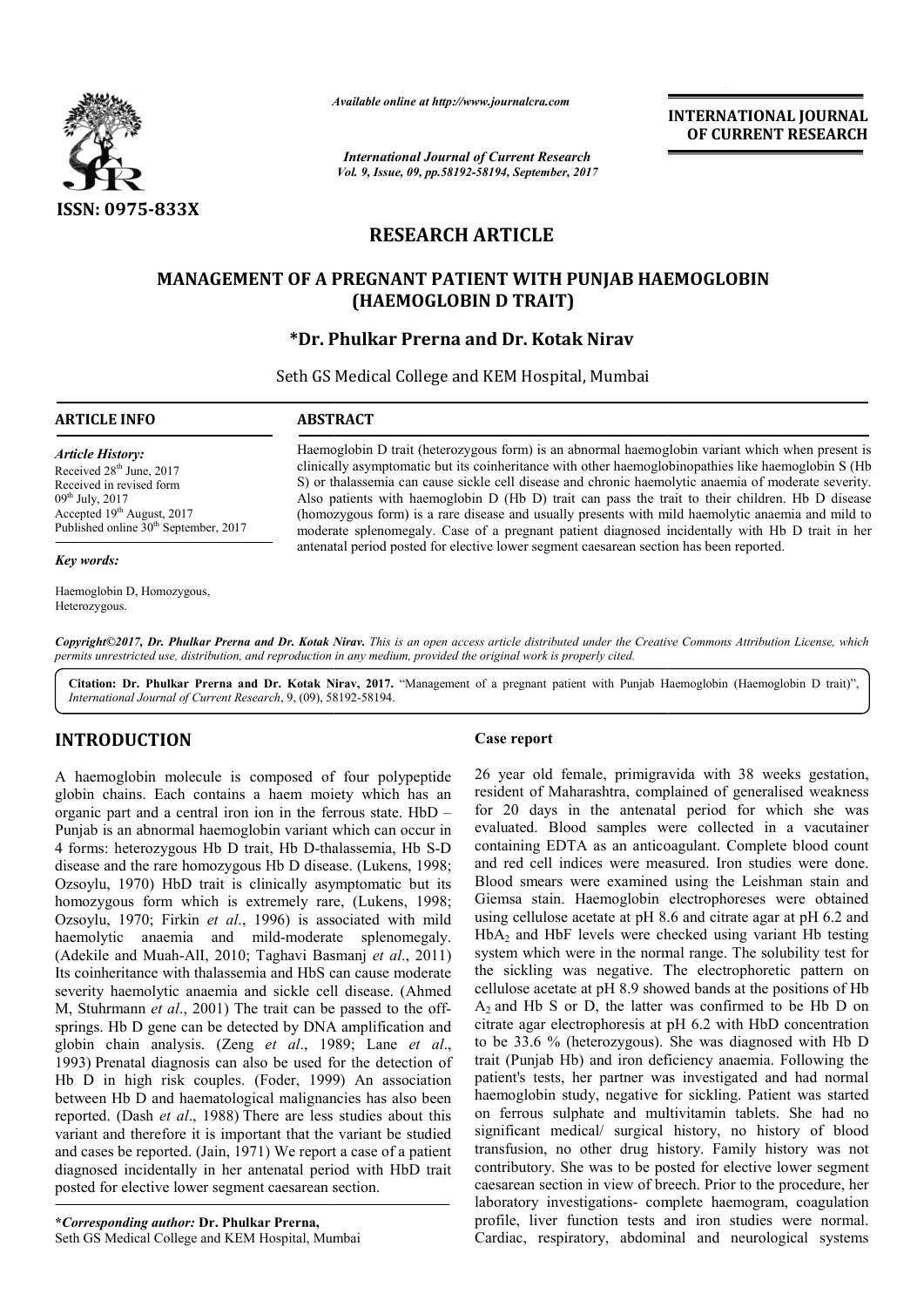examination were normal. Airway examination revealed adequate mouth opening, neck extension and Mallampati class 2. Preoperative blood pressure and pulse rate were normal. Haematology reference was taken in view of HbD trait. Advice was to maintain Hb> 8 under PCV cover. Written, informed, valid consent taken after explaining the procedure and the risks involved. Nil per oral status confirmed. In the operating room, all routine monitors (five-lead ECG, non-invasive blood pressure monitor [NIBP], pulse oximeter) were attached. 20G intravenous cannula secured. Ringer's drip started. Preinduction FHS heard. Patient was given spinal anaesthesia with 0.5% plain bupivacaine 2 ml (10mg). Following which supine position was given with monitoring of vitals. Level of anaesthesia was checked and the procedure was started.  $O<sub>2</sub>$  was given with Hudson's mask at 6L/min throughout the procedure. Temperature monitored along with urine output and blood loss monitoring. Our goal was to avoid hypoxia, hypotension, hypothermia, maintain adequate circulating blood volume,  $O_2$  carrying capacity of blood and analgesia. Baby was delivered by breech extraction and baby cried immediately after birth. The procedure was uneventful.

#### **Given below is table of the initial blood reports**

| Hh<br>$8.9$ g/dl                       |  |
|----------------------------------------|--|
|                                        |  |
| Hct<br>27.2%                           |  |
| <b>MCV</b><br>62.8f1                   |  |
| <b>MCH</b><br>20.6 <sub>pg</sub>       |  |
| <b>MCHC</b><br>32.7g/dl                |  |
| <b>RDW</b><br>15.9%                    |  |
| $4.33*106$ mcL<br><b>RBC</b><br>Normal |  |
| $10.1*103$ mcL<br><b>WBC</b><br>Normal |  |
| Differential count<br>Normal           |  |
| $397*103$ mcL<br>Normal<br>Platelets   |  |
| <b>HAEMOGLOBIN</b>                     |  |
| <b>ELECTROPHORESIS</b>                 |  |
| 2.6%<br>HbA2<br>Normal                 |  |
| Normal<br>HbF<br>$0.1\%$               |  |
| $HbD-33.6%$<br>Any other abnormal Hb   |  |
| HbD Punjab Heterozygous                |  |
| HbS and HbC<br>Not detected            |  |
| Blood group<br>$B+$                    |  |
| <b>IRON PROFILE</b>                    |  |
| Iron<br>22 meg/dl                      |  |
| TIBC<br>557mcg/dl<br>↑                 |  |
| % saturation<br>$4\%$                  |  |
| RBC MORPHOLOGY                         |  |
| Nil<br>Anisocytosis                    |  |
| Poikilocytosis<br>Nil                  |  |
| $Hypo/Poly$ – chromasia<br>Nil         |  |
| Macro/Micro-cytes<br>Nil               |  |

## **DISCUSSION**

Hb D-Punjab is a haemoglobin variant prevalent in Punjab region of India, Pakistan and Iran, with an estimated frequency of 2.0%, hence the name. (Firkin *et al*., 1996) There are several variants of HbD, amongst them Hb D-Punjab (also known as Hb D- Los Angeles) is by far the commonest. (Lukens, 1998; Foder and Eng, 1999) Initially, the geographic distribution of Hb D-Punjab suggests that this mutation originated in the central region of Asia, as it is prevalent in Punjab, a region of India, and North-western China. Then it spread to neighbouring countries by migration. (Husquinet *et al*., 2017; Yavarian *et al*., 2009) In western India, especially in Gujarat, the prevalence is low-1%. (Lukens, 1998) Hb D-Punjab is also common in countries such as Italy, (Fioretti *et al*., 1993) Belgium, (Husquinet *et al*., 2017) Austria, (Lischka *et al*., 1984) and Turkey. (Atalay *et al*., 2005) Hb D-Punjab is derived from a

point mutation in beta-globin gene in the first base of the 121 codon with the substitution of glutamine for glutamic acid. (Baglioni, 1962) It was first described by Itano in 1951. (Itanot, 1951) The electrophoretic mobility of Hb D is similar to that of Hb S (slower than HbA) at alkaline pH- 8.6 in cellulose acetate, (Marengo-Rowe, 1965) while in acidic pH-6.2 in citrate agar, (Vella *et al*., 2017) it resembled Hb A. HbD can be distinguished from Hb S by normal solubility when in its reduced state. (Vella *et al*., 2017) Hb D in the form of heterozygote Hb D trait, Hb S-D disease and Hb Dthalassemia are commoner forms. By applying the Hardy-Weinberg formula, the expected frequencies of the homozygous Hb D disease can be estimated. (Serjeant, 1992) The expected incidence for the homozygous Hb D disease is 0.000025 %, or 1 case per 40000 births (considering the 1 % prevalence). When considering the almost negligible prevalence of Hb D in the Western Population, the number of cases of homozygous Hb D disease would at the most number a handful. Homozygous form is very rare, (Lukens, 1998; Ozsoylu, 1970; Firkin *et al*., 1996) and very few case reports have been reported. (Jain, 1971) Heterozygous state of Hb D does not produce any clinical or haematological symptoms, but its association with Hb S produces clinically significant, but less severe condition mimicking sickle cell anemia. (Lukens, 1998; Jain, 1971) Different Hb D variants appear to produce different severity of disease with Hb S. Hb D-Punjab produces clinically significant condition like sickle cell disease, whereas Hb D Iran and Hb D Ibadan are non-interacting and produce benign conditions like sickle cell trait. (Serjeant, 1992) Haemoglobin D trait is inherited from one's parents, like hair colour or eye colour. If one parent has haemoglobin D trait while the other parent has normal haemoglobin, there is a 50 percent chance with each pregnancy of having a child with haemoglobin D trait. Parents who have haemoglobin D trait can have a child with haemoglobin D disease, haemoglobin SD disease or haemoglobin D/beta thalassemia disease. Therefore, it is important to understand how it is passed on and its coinheritance with other haematological disorders. A report from Saudi Arabia has also emphasized the importance of careful analysis of the electrophoresis results and the usefulness of molecular studies in premarital screening and other haemoglobinopathy screening programs. (Owaidah *et al*., 2005) In today's ever changing population demographics with racial inter mixing, haemoglobin D disease should not be considered as an entity confined to the South Asian region. It is important to keep this important differential in mind when dealing with any suspected haemoglobinopathy. There are less studies about this variant therefore it is important that the variant be studied and cases be reported.

### **REFERENCES**

- Adekile A, Muah-AlI A AN. 2010. Does elevated hemoglobin F modulate the phenotype in Hb SD-Los Angeles? *ActaHaematol*., 123(3):135–9.
- Ahmed M, Stuhrmann M, Bashawri L, Kühnau W, El-Harith EH. 2001. The beta-globin genotype E121Q/W15X  $(cd121GAA - \>gt; CAA/cd15TGG - \>gt; TGA)$  underlines Hb d/beta-(0) thalassaemia marked by domination of haemoglobin *D. Ann Hematol*., 80(11):629-633. http://www.ncbi.nlm.nih.gov/pubmed/11757720. Accessed August 14, 2017.
- Atalay EÖ, Koyuncu H, Turgut B, *et al*. 2005. High Incidence of Hb D-Los Angeles [β121(GH4)Glu→Gln] in Denizli